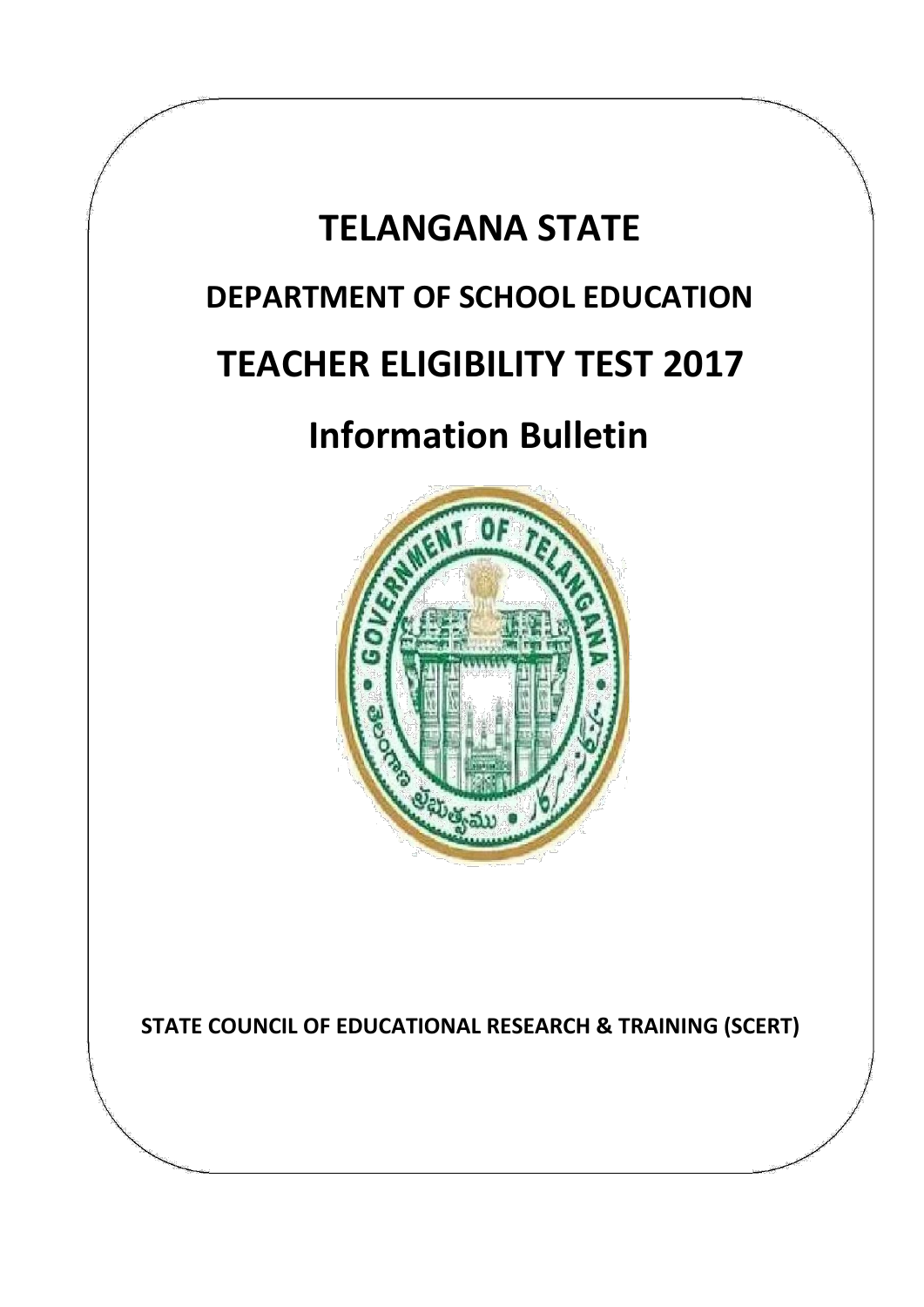# TELANGANA STATE TEACHER ELIGIBILITY TEST (TS-TET) – 2017

TS TET Cell: O/o the Director, SCERT, Opp.E. Gate, LB Stadium, Basheerbagh, Hyderabad

## **INFORMATION BULLETIN**

# **TS TET office Telephone : 9133353370,9133353371**

#### **Helpdesk Numbers for Domain related issues**

### **9133353372,9133353373,**

### **Helpdesk Numbers for Technical related issues**

### **9133353374,9133353375**

#### **CGG Helpdesk Numbers 9133353376, 9133353377**

**\*\*\*\*\*\*\*\*\*\*\*\*\*\*\*\*\*\*\*\*\*\*\*\*\*\*\*\*\*\*\*\*\*\*\*\*\*\*\*\*\*\*\*\*\*\*\*\*\*\*\*\*\*\*\*\***

### **IMPORTANT NOTES:**

- 1. Candidates can apply for TS-TET 2017 to be held on Sunday 23.07.2017 'ONLINE' only through TS-TET website http://tstet.cgg.gov.in from 13-06- 2017.
- 2. Steps to be followed for submission of application on line.
	- i. The candidates shall first download the 'Information Bulletin' free of cost from the TSTET website http://tstet.cgg.gov.in, go through it carefully and satisfy the eligibility for appearing for TS-TET, 2017.
	- ii. The candidate after satisfying herself/himself about the eligibility criteria for TSTET shall pay a fee of Rs.200.00 per paper I or paper II or both through TSONLINE or payment gateway between 12-06-2017 and 22.06.2017 for submission of application Online. At the TSonline or Payment gateway, the candidate has to give the required preliminary data (i.e. Name of the candidate, Date of Birth, whether the candidate belongs to Telangana State, mobile phone number etc.,). On receipt of fee at TSonline or Payment gateway the candidate shall be issued a 'Journal Number' with which she/he can proceed with submission of application online. Issue of Journal Number does not mean that the candidate has completed submission of application online. It is only a confirmation of the fee received.
	- iii. The candidates shall follow the procedure for submission of online application as given in the 'Information Bulletin' and instructions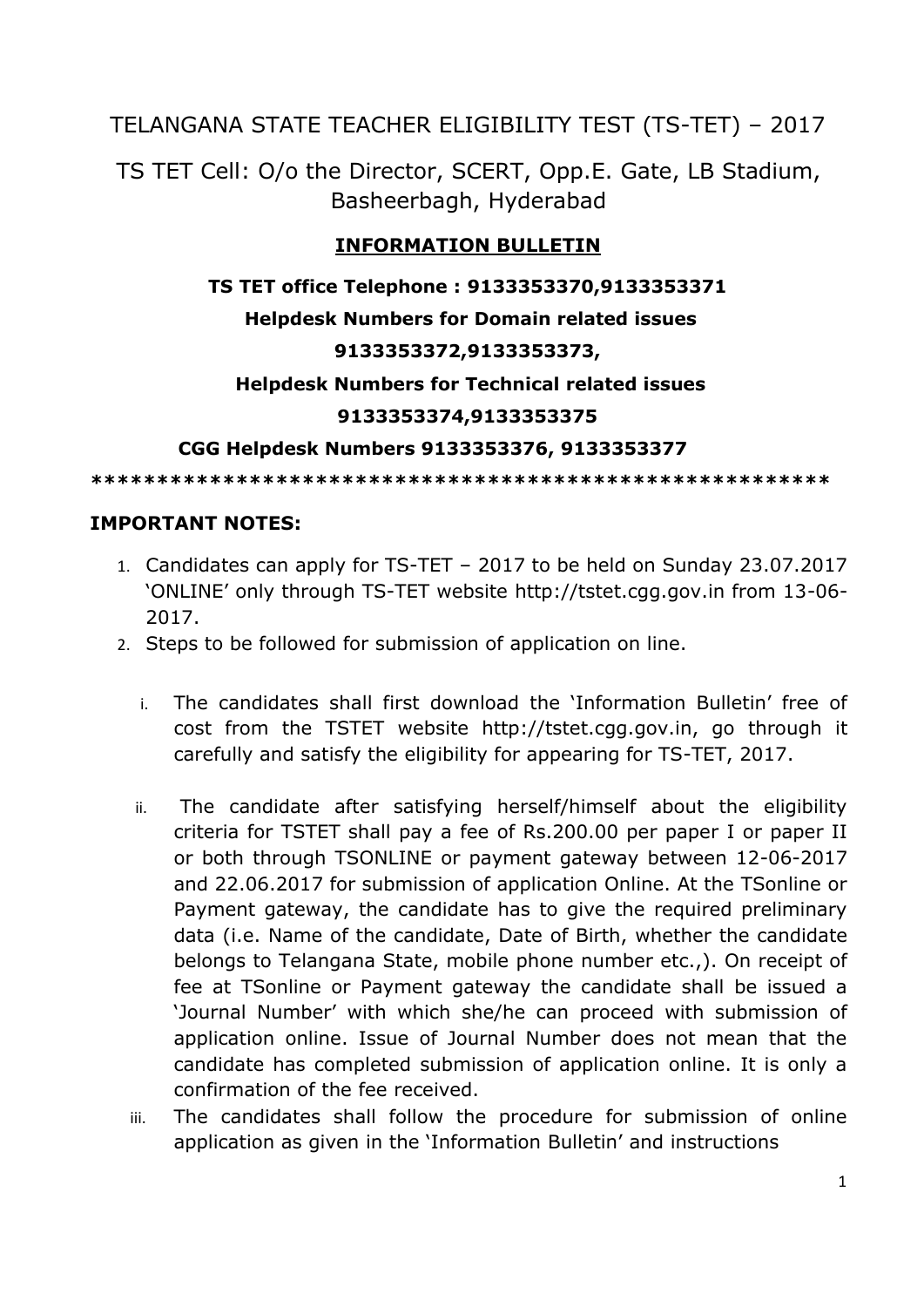provided online while filling up the online application form. The Candidate should be ready with photograph of size 4.5X3.5cms before filling in on-line application.'

- a) Paste the photograph on a white paper and sign below (sign in Black Ink only). Look for the sample at point 18(iii), of the Information Bulletin. Ensure that the signature is within the box. Scan the required size containing the photograph and signature. Please do not scan the complete page. The entire image consisting of photo along with signature, is required to be scanned and stored in \*.jpeg format on local machine. Ensure that the size of the scanned image is not more than 50kb. If the size of the image is more than 50 kb, then adjust the settings of the scanner such as dpi resolutions, number of colors during the process of scanning.
- b) Applications with no photo / unclear photo / inadequate size photograph will be rejected. Hall Ticket will not be issued to such candidates. Hence, after pressing the 'UPLOAD' button, check if the photo is of required size, clear and is of the same candidate of whom the details are to be filled in the application. If the photo is smaller in size, not clear or does not belong to the candidate, press 'BACK' button below the photograph on the application form and restart with scanning of the photograph.
- c) Complaints relating to mismatch of photograph, candidate details will not be accepted after submission of application at any cost.
- 3. For latest updates, please check at TSTET website http://tstet.cgg.gov.in.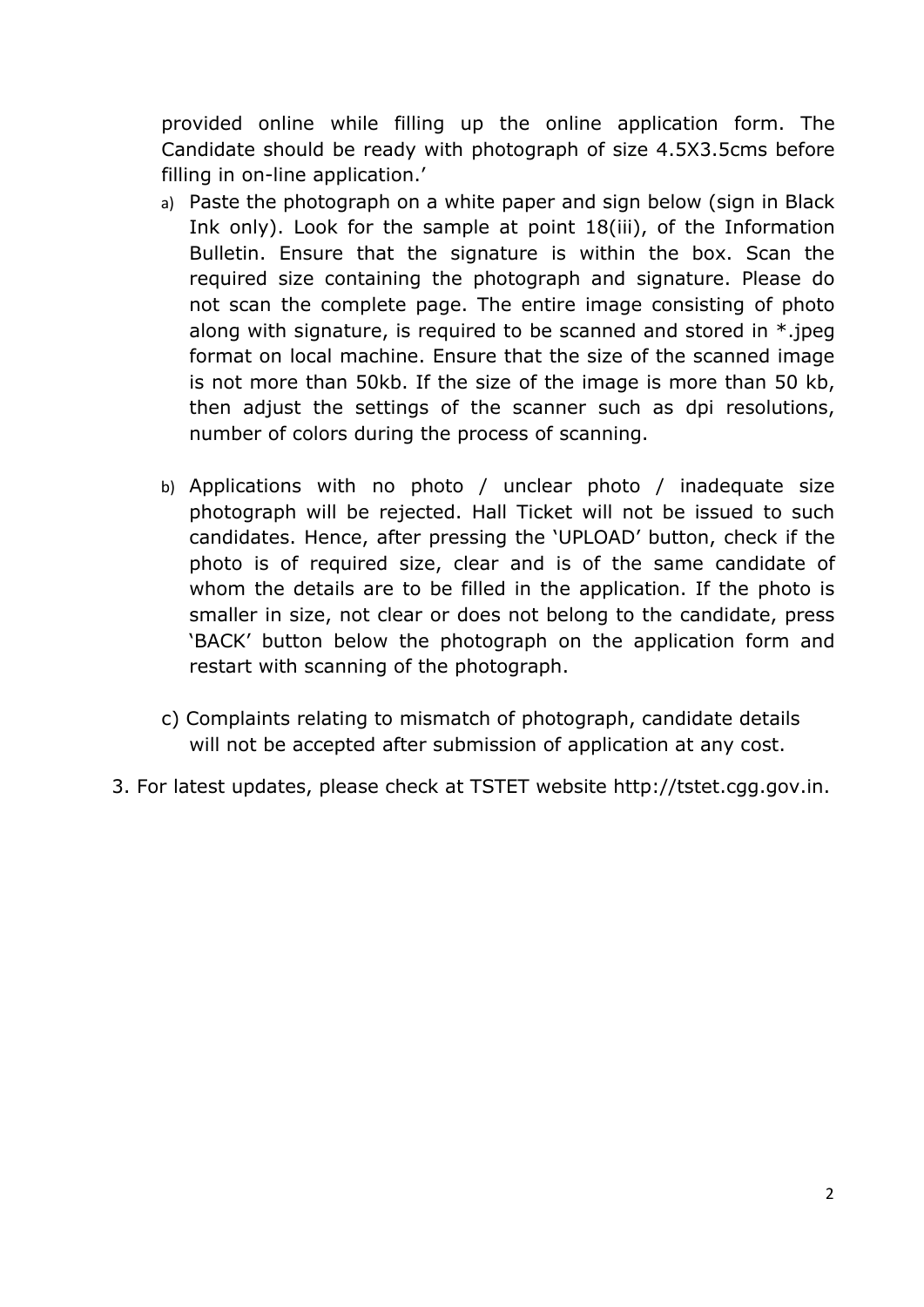#### **TS-TET - BACKGROUND AND RATIONALE**

- **1.** The implementation of the Right of Children to free and compulsory education (RTE) Act, 2009 requires the recruitment of a large number of teachers across the country in a time bound manner. In spite of the enormity of the task, it is desirable to ensure that quality requirement for recruitment of teachers is not diluted at any cost. It is therefore necessary to ensure that persons recruited as teachers possess the essential aptitude and ability to meet the challenges of teaching at the Elementary level Classes (I to VIII).
- **2.** In accordance with the provisions of sub-section (1) of section 23 of the RTE Act, the National Council for Teacher Education (NCTE) had vide Notification dated 23rd August, 2010 laid down the minimum qualifications for a person to be eligible for appointment as a teacher in classes I to VIII. It had been inter alia provided that one of the essential qualifications for a person to be eligible for appointment as a teacher in any of the schools referred to in clause (n) of section 2 of the RTE Act is that she/he should pass the Teacher Eligibility Test (TET) which will be conducted by the appropriate Government in accordance with the Guidelines framed by the NCTE. Accordingly, Government of Telangana State has issued guidelines for conducting Teacher Eligibility Test vide. G.O. Ms.No. 36, School Education (Training) Department, Telangana State dated: 23.12.2015.
- **3.** The rationale for including the TET as a minimum qualification for a person to be eligible for appointment as a teacher is as under.
	- i. It would bring national standards and benchmark of teacher quality in the recruitment process;
	- ii. It would induce teacher education institutions and students from these institutions to further improve their performance standards;
	- iii. It would send a positive signal to all stakeholders that the Government lays special emphasis on teacher quality.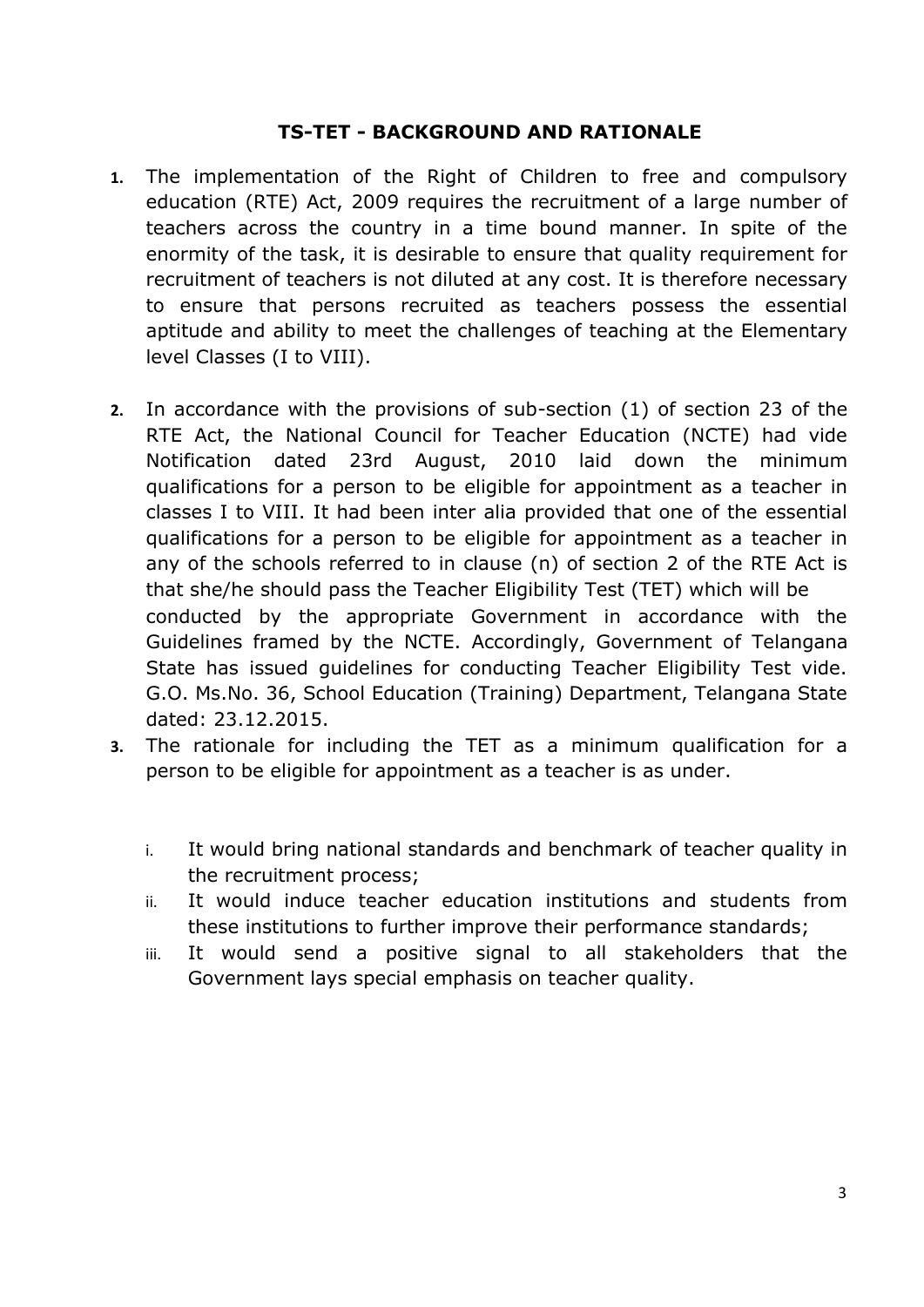### **4. SCHEDULE OF EXAMINATION**

The Schedule of TS-TET- 2017 is given below:

| Date of<br>Examination | Paper | Timings                  | Duration of<br>Examination |
|------------------------|-------|--------------------------|----------------------------|
| 23,07,2017             |       | 9.30 A.M. to 12.00 Noon. | 2.30 hours                 |
| 23.07.2017             | ΤT    | 2.30 P.M. to 5.00 P.M.   | 2.30 hours                 |

## **5. ELIGIBILITY CRITERIA FOR CANDIDATES FOR APPEARING TS-TET:**

The candidates at the time of applying for TS-TET should be in possession of the following minimum qualifications prescribed for category of I to V classes (Paper- I) and VI to VIII classes (Paper - II) separately.

## 5.1 **MINIMUM QUALIFICATIONS FOR TS-TET PAPER-I (CLASSES I TO V):**

(i) Intermediate / Senior Secondary (or its equivalent) with at least 50% marks. However in case of SC/ST/BC/Differently abled candidates, the minimum marks shall be 45%. *AND* pass in 2 - year Diploma in Elementary Education / 4-year Bachelor of Elementary Education (B.El.Ed.) / 2 - year Diploma in Education (Special Education).

OR

(ii) Intermediate / Senior Secondary (or its equivalent) with at least 45% marks. In respect of SC/ST/BC/Differently abled candidates, the minimum marks shall be 40%. *AND* pass in 2 - year Diploma in Elementary Education / 4-year Bachelor of Elementary Education (B.El.Ed.) / 2 - year Diploma in Education (Special Education) in case of the candidates who have passed or admitted to D.El.Ed / D.Ed., course prior to issue of these guidelines ( 23-12-2015).

#### 5.2. **Minimum qualifications for TS-TET paper - II (Classes VI to VIII):**

(i) B.A./B.Sc./B.Com., with at least 50% marks. In case of SC/ST/BC/Differently abled candidates, the minimum marks shall be 45%. *AND* pass in Bachelor of Education (B.Ed) course / Bachelor of Education (B.Ed -Special Education).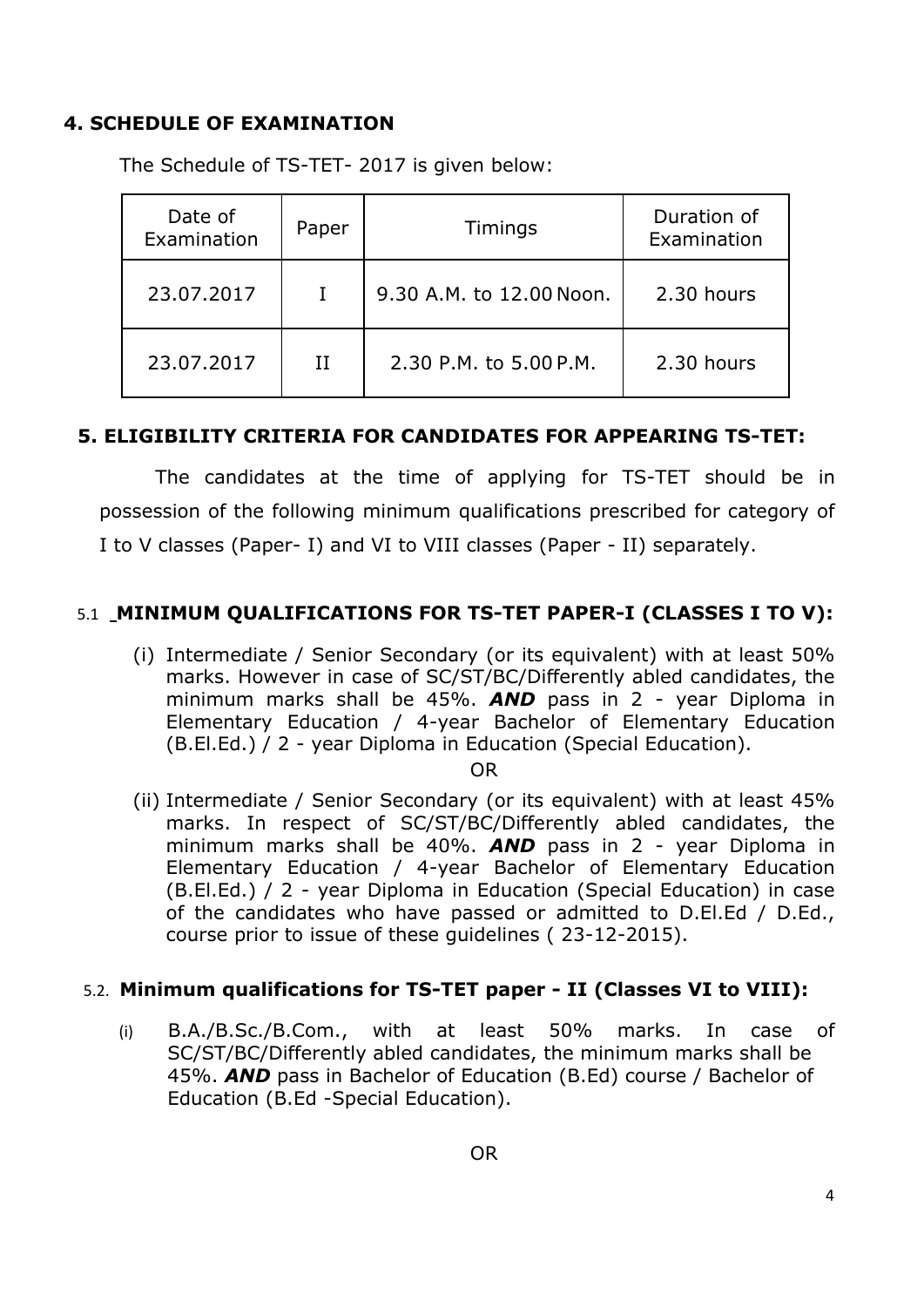(ii) B.A./B.Sc./B.Com., with at least 50% marks. In respect of SC/ST/BC/Differently abled candidates, the minimum marks shall be 40%. *AND* pass in Bachelor of Education (B.Ed) course / Bachelor of Education (B.Ed -Special Education) in case of the candidates who have passed or admitted to B.Ed., course prior to issue of these guidelines (23-12-2015).

#### OR

(iii) 4-year B.A.Ed/B.Sc.Ed., with at least 50% marks, in case of SC/ST/BC/Differently abled candidates, the minimum marks shall be 45%.

#### OR

(iv) Graduation with language concerned as one of the optional subjects OR Bachelor of oriental language (or its equivalent) OR Graduation in literature OR Post Graduation in language concerned *AND* Language Pandit Training Certificate/B.Ed with language concerned as one of the Methodologies, in respect of Language Teachers.

#### **Note:**

- 1. The candidates, who are appearing in the final year of Bachelor of Education OR Diploma in Elementary Education etc., are also eligible to appear for TET Examination subject to the condition that the candidates cannot appear for DSC with this TET certificate, unless the candidate acquire requisite qualification.
- 2. A Diploma/Degree course in Teacher Education recognized by the National Council for Teacher Education (NCTE) only shall be considered. However in case of Diploma in Education (Special Education) and B.Ed. (Special Education), a course recognized by the Rehabilitation Council of India (RCI) only shall be considered.
- 3. Intermediate qualification of Board of Intermediate Education (BIE) of Telangana State or its equivalent or recognized by BIE Telangana State only shall be considered. So also the Bachelor's Degree of a University Recognized by UGC only shall be considered.
- 4. Government vide Memo 2181/Ser-I/A2/2017 Dated 09-06-2017 informed that" the Govt. may impose additional qualifications over and above these qualifications specific to a teachers post at the time of the Notification for Teachers Recruitment Test"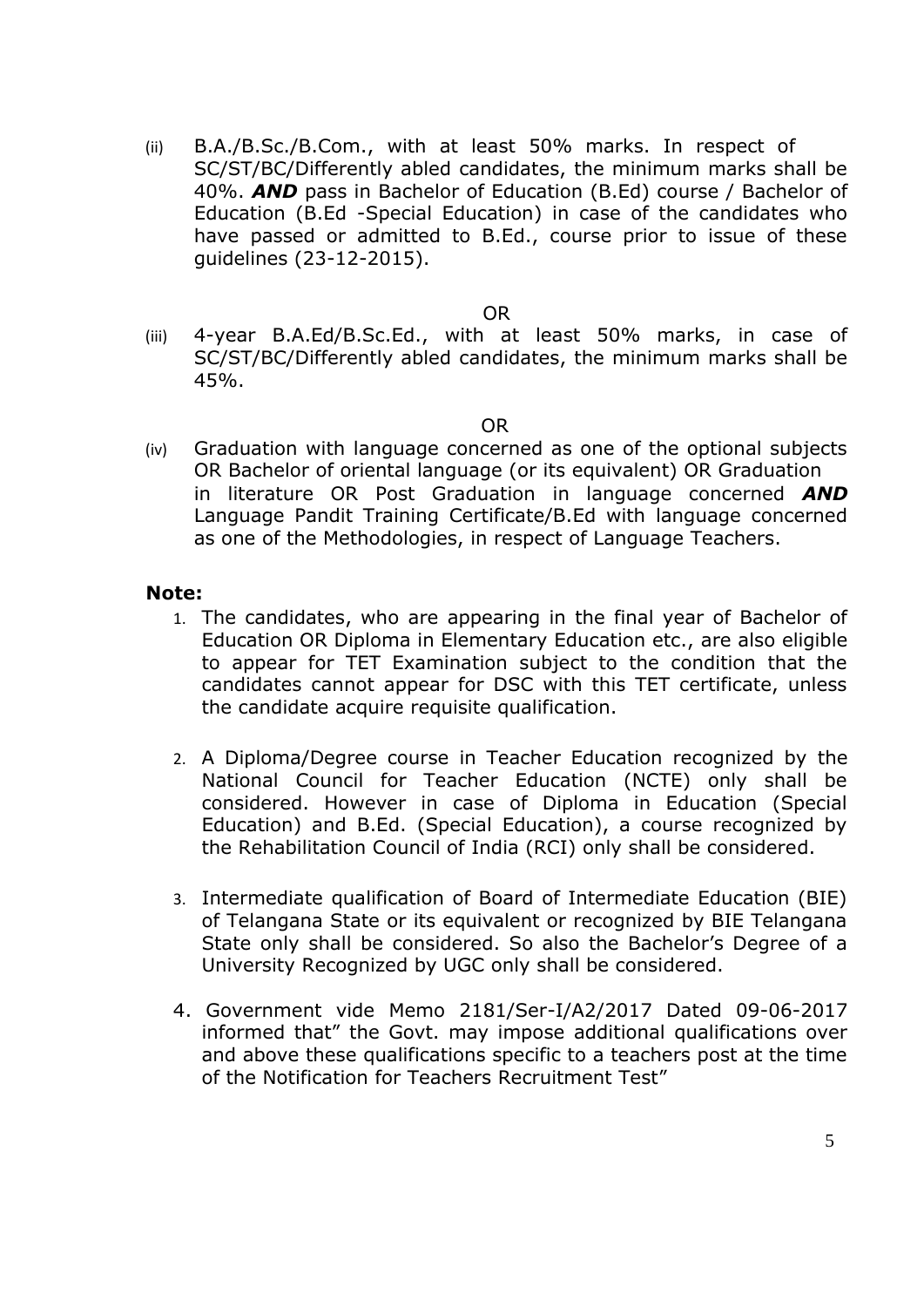### **6. STRUCTURE AND CONTENT OF TS-TET:**

The structure and content of the TET is given in the following paragraphs. All questions will be Multiple Choice Questions (MCQs), each carrying one mark, with four alternatives out of which one answer will be correct. There will be no negative marking.

There will be two papers of the TET, Paper-I will be for a person who intends to be a teacher for Classes I to V, Paper-II will be for a person who intends to be a teacher for Classes VI to VIII. A person who intends to be a teacher either for classes I to V or for classes VI to VIII shall have to appear for both papers (Paper I and Paper II) eligible.

# **(a) Paper- I : No. of Multiple Choice Questions (MCQs) – 150**

Duration of Examination: **2 hours and 30 minutes:**

| S.<br>No.    | <b>Subject</b>               | <b>No. of MCQs</b> | <b>Marks</b> |  |
|--------------|------------------------------|--------------------|--------------|--|
|              | Child Development and        |                    |              |  |
| i            | Pedagogy                     | 30 MCQs            | 30 Marks     |  |
| ij           | Language I                   | 30 MCQs            | 30 Marks     |  |
| iii          | Language II English          | 30 MCQs            | 30 Marks     |  |
| iv           | <b>Mathematics</b>           | 30 MCQs            | 30 Marks     |  |
| $\mathbf{v}$ | <b>Environmental Studies</b> | 30 MCQs            | 30 Marks     |  |
|              | <b>Total</b>                 | 150 MCQs           | 150 Marks    |  |

#### **Structure and Content (All Compulsory)**

- Note (1): The test items on Child Development & Pedagogy will focus on Educational Psychology of teaching and learning relevant to the primary level.
- Note (2): **How to choose language – I of TS-TET Paper-I**: The following languages are offered under first Language in schools under State Syllabus viz. ., Telugu, Urdu, Hindi, Bengali,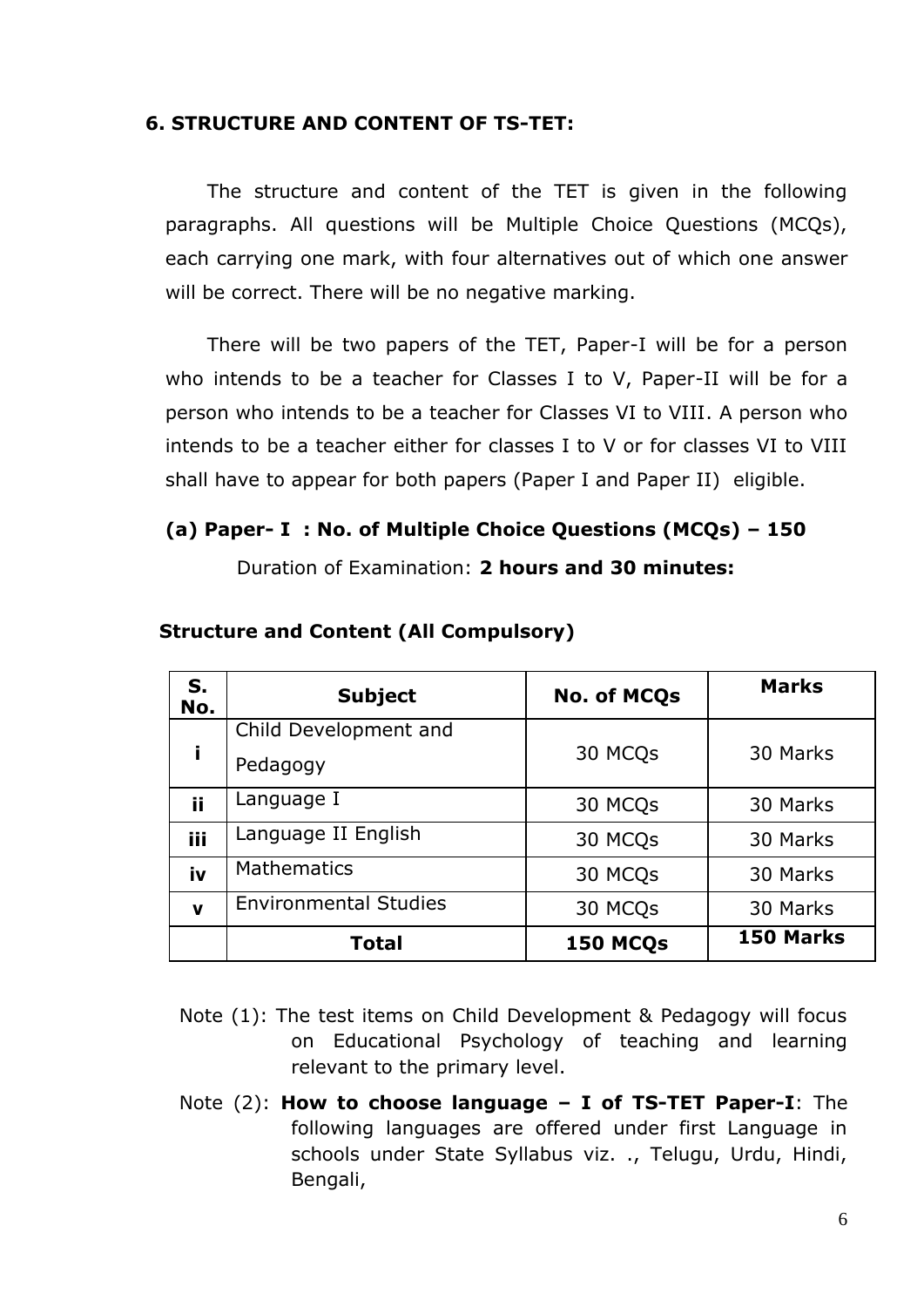Kannada, Marathi, Tamil and Guajarati. A Candidate has to choose one of these 8 languages under Language-I of TET, those candidates should have compulsorily studied that language either as medium of study or as first language at least up to Class X. The candidates who studied CBSE/ICSE curriculum can choose the language which they have studied up to Class X.

- Note (3): The Language-II shall be English for all candidates.
- Note (4): The syllabi for Mathematics & Environmental Studies are designed on the basis of topics of Classes I to V. The difficulty standard as well as linkages of content/topics could be up to Secondary Stage (up to Class X) for testing. The test items in Mathematics and Environmental Studies will contain Multiple Choice Questions (MCQs) not only on content but also on Pedagogy. In Mathematics 24 MCQs will be on Content and 6 MCQs on Pedagogy. Similarly in Environmental Studies 24 MCQs will be on content and 6 MCQs on Pedagogy.
- Note (5): The syllabi for Language I & II shall be based on Proficiency in the Language, Elements of language, Communication and Comprehension abilities (standard up to Class X level).
- Note (6): In 30 MCQs under Language I & II, each shall include 6 questions on Pedagogy of a Language.
- Note (7): The detailed syllabus for all subjects shall be designed by the SCERT and the same shall be issued along with Notification.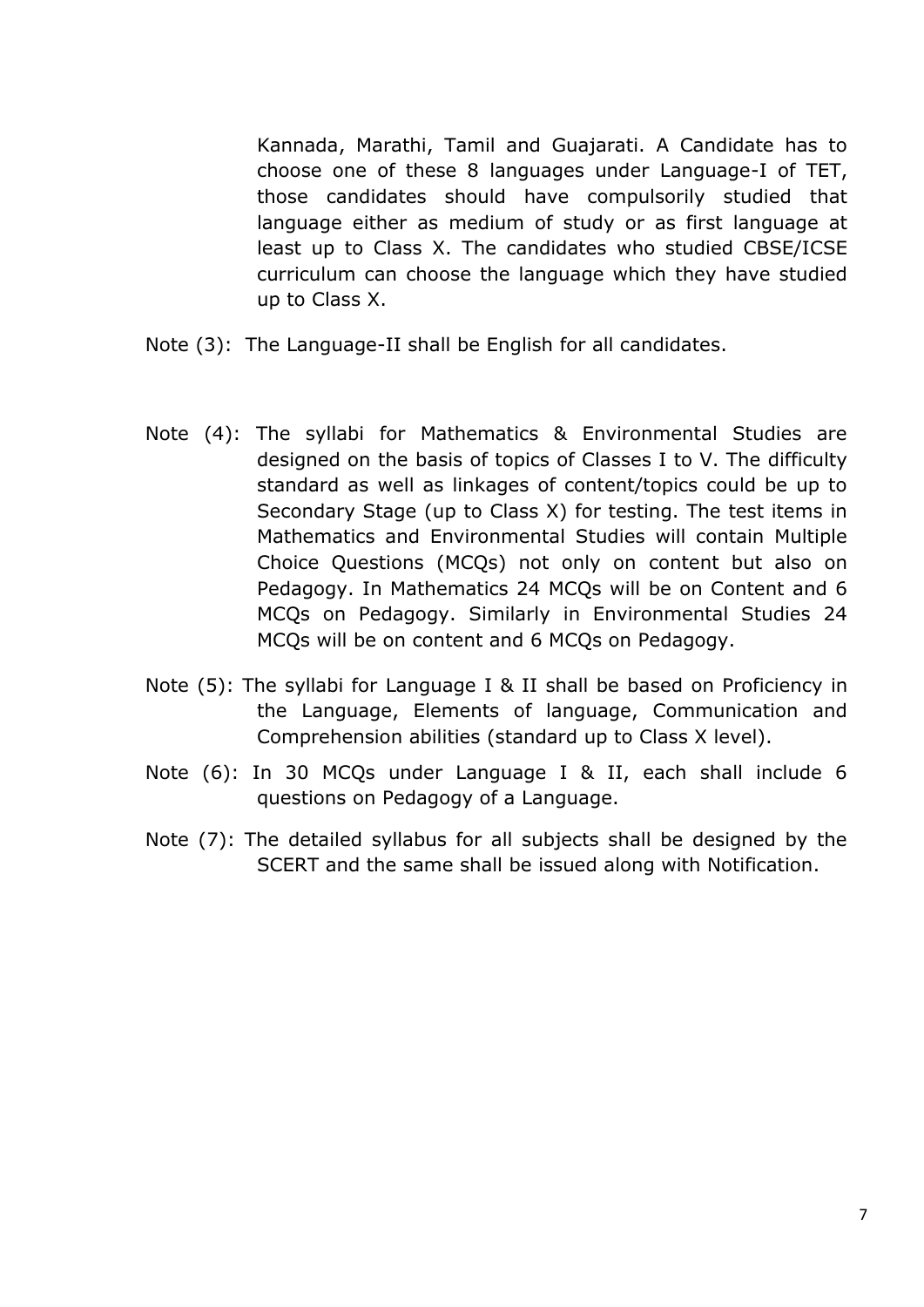# **(b) Paper II : No. of Multiple Choice Questions (MCQs)– 150:**

Duration of Examination: **2 hours and 30 minutes**

| <b>Structure and Content (All Compulsory):</b> |  |  |  |  |
|------------------------------------------------|--|--|--|--|
|------------------------------------------------|--|--|--|--|

| S.<br>No. | <b>Subject</b>                                                                                                                                                                                 | No. of<br><b>MCQs</b> | <b>Marks</b>        |
|-----------|------------------------------------------------------------------------------------------------------------------------------------------------------------------------------------------------|-----------------------|---------------------|
|           | Child Development & Pedagogy                                                                                                                                                                   | 30 MCQs               | 30 marks            |
| ii        | Language I                                                                                                                                                                                     | 30 MCQs               | 30 marks            |
| iii       | Language II - English                                                                                                                                                                          | 30 MCQs               | 30 marks            |
| iv        | a) For Mathematics and Science<br>teachers: Mathematics and Science.<br>b) For Social Studies Teacher: Social<br><b>Studies</b><br>c) for any other teacher $-$ either iv<br>$(a)$ or iv $(b)$ | 60 MCQ <sub>s</sub>   | 60 marks            |
|           | <b>Total</b>                                                                                                                                                                                   | 150 MCQs              | 150<br><b>Marks</b> |

- Note :( 1) The test items on Child Development & Pedagogy will focus on Educational Psychology of teaching and learning relevant to the elementary level.
- Note:(2) **How to choose language – I of TS-TET Paper-II**: The following languages are offered under first Language in secondary schools under State Syllabus viz., Telugu, Urdu, Hindi, Kannada, Marathi, Tamil and Sanskrit. A Candidate (other than language pandit candidate) has to choose one of these 7 languages under Language I of TET**,** those candidates should have compulsorily studied that language either as medium of study or first language at least up to Class-X. The candidates who studied CBSE/ICSE curriculum can choose the language which they have studied up to Class X. Language pandit candidates have to choose the language of their study in pandit training concerned under language-I of TET Paper-II.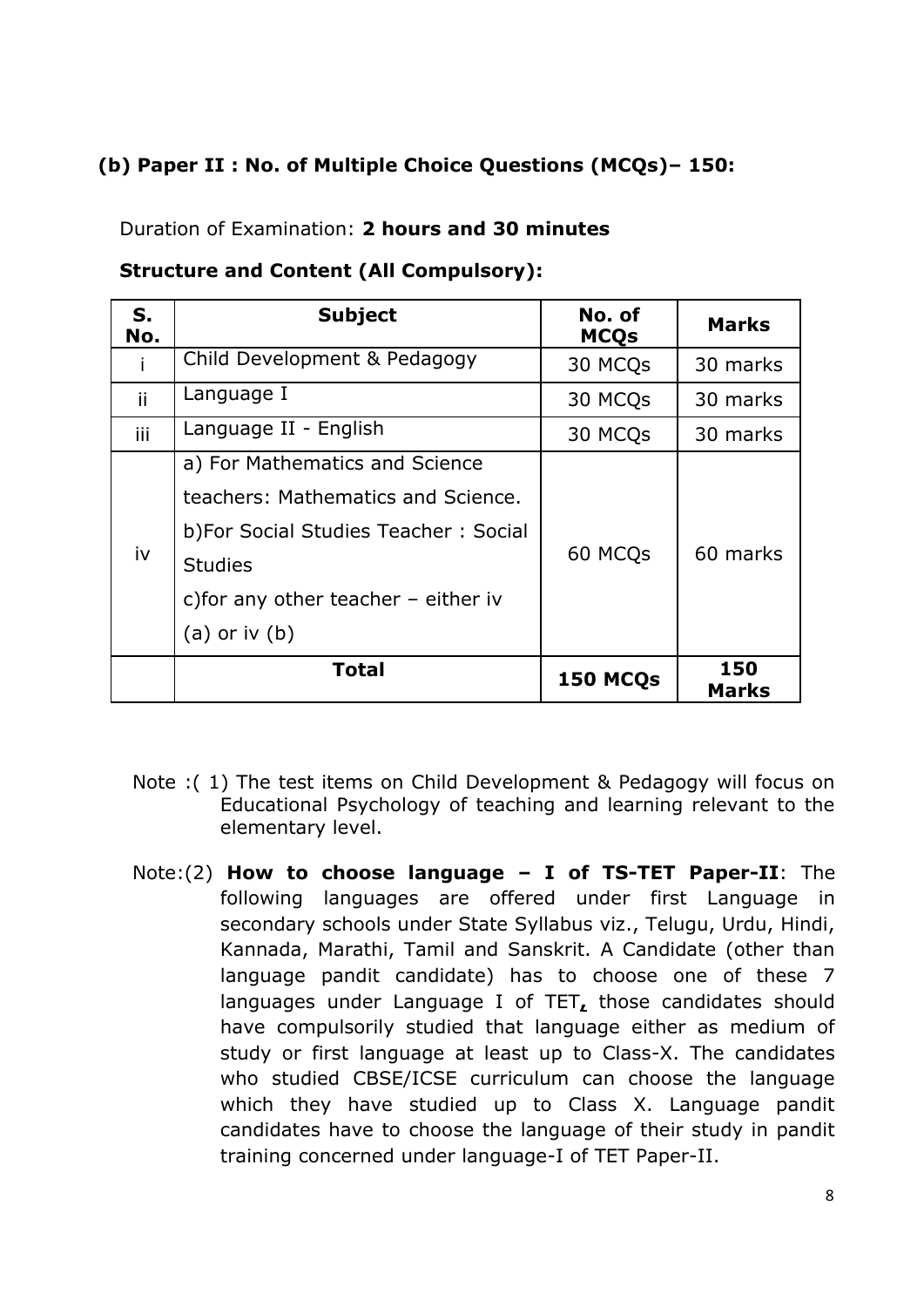Note (3): The Language-II shall be English for all candidates.

- Note (4): For Paper II Mathematics & Science sectors, questions will be as follows:
	- (i) Mathematics 30 MCQs (Content 24; Pedagogy 06)
	- (ii) Science  $-30$  MCQs (Content 24; Pedagogy 06)

| a) Content - Physical Science   | $\overline{\phantom{a}}$ | 12 MCQs  |
|---------------------------------|--------------------------|----------|
| b) Content - Biological Science | $\overline{\phantom{a}}$ | 12 MCQs  |
| c) Science Pedagogy             | $\overline{\phantom{0}}$ | 06 MCQs. |

- Note (5): For Paper II Social Studies, the syllabus will cover the sectors/areas namely, History, Geography, Civics and Economics. Out of 60 marks, 48 will be on content and the remaining 12 on Pedagogy.
- Note (6): For Paper II, the syllabi for TET of Mathematics & Sciences, Social Studies are based on topics of Classes VI to VIII. The difficulty standard of questions as well as their linkages could be up to Senior Secondary Level (12<sup>th</sup> class).
- Note (7): The syllabi for Language I & II shall be based on proficiency in the language, elements of language, communication and comprehension abilities (standard up to Senior Secondary Level (12<sup>th</sup> Class).

## **7. MEDIUM OF QUESTION PAPER:**

The question paper shall be bilingual i.e. English followed by the Language-I chosen by the candidates for all languages except Sanskrit. For the candidates choosing Sanskrit, the questions shall be in Telugu followed by Sanskrit (Devanagari script).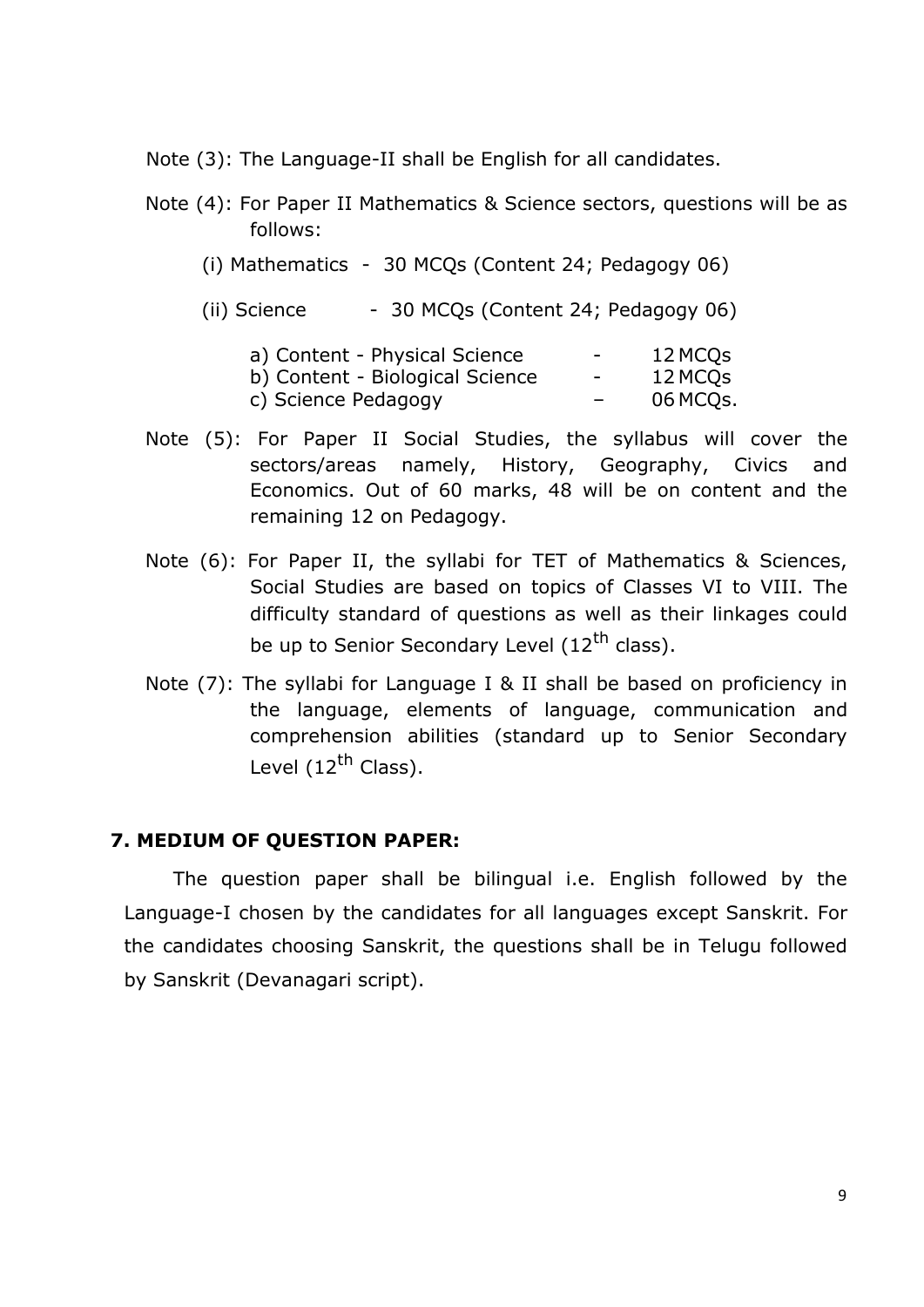### 8. **QUALIFYING MARKS IN TET, ISSUE OF MEMOs/CERTIFICATES**

| S.No | Category                | <b>Pass Marks</b> |
|------|-------------------------|-------------------|
|      | General                 | 60% and above     |
|      | <b>BCs</b>              | 50% and above     |
|      | SC/ST/Differently abled | 40% and above     |

(i) The percentage of qualifying marks for different categories are as shown below:

- (ii) The Director, SCERT and the member convener TET, Telangana State shall issue Memos/Pass certificates to the candidates.
- (iii) Differently abled candidates with at least 40% of disability only shall be considered in respect of visually and orthopedically disabled. With regard to Hearing Impaired candidates, a minimum of 75% disability shall be considered under PH category.

### **9. VALIDITY OF TET CERTIFICATE**

The validity of certificates shall be for a period of 7 years from the date of TET concerned.

#### **10. APPLICABILITY**

The TS-TET shall apply to all schools referred to in clause (n) of Section 2 of the RTE Act. However, a school referred to in sub-clause (iv) of clause (n) of Section 2 of the RTE Act may exercise the option of considering either the TET conducted by the Central Government or the TS TET.

#### **11. WEIGHTAGE OF TET SCORES IN THE TEACHER RECRUITMENT OF**

#### **THE STATE:**

20% weightage to TET scores shall be provided in the Teacher Recruitment of the State Government. i.e., 20% weightage is for TET and 80% weightage for written test in Teacher Recruitment Test (TRT) based on which selection lists shall be prepared.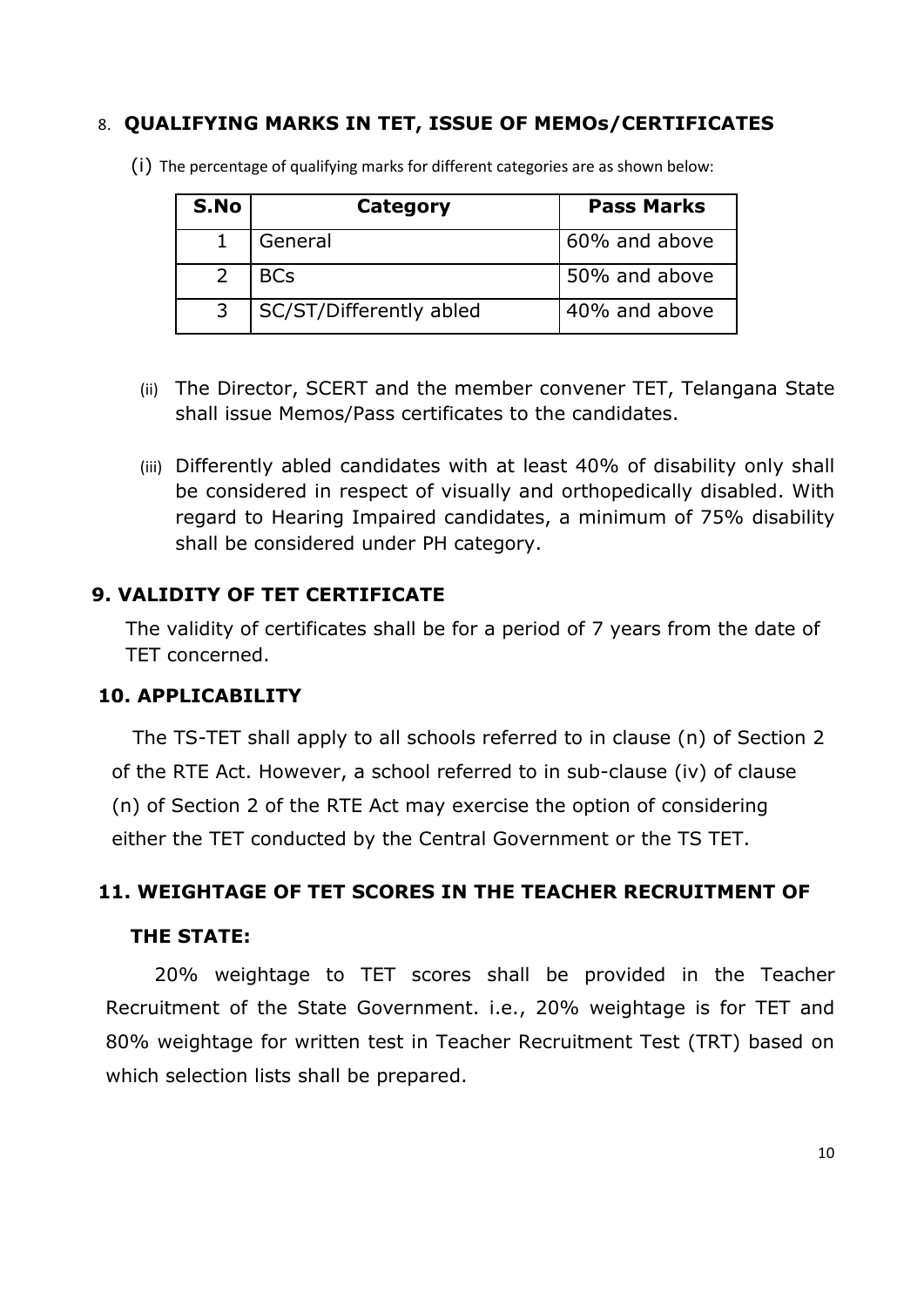However, mere qualifying the TET would not confer a right on any person for recruitment/employment as it is only one of the eligibility criteria for appointment.

#### **12. EXEMPTION FROM PASSING TET:**

Teachers who were appointed before NCTE notification dt: 23.08.2010 by competent authority in Govt. /Local Authority as per Recruitment Rules prevalent at that time are exempted from appearing TET. However, Teachers working in private schools whose appointments were not approved by competent authority in Government are not exempted from passing TET. Such teachers of private unaided schools shall appear for TET conducted by either State Government or Central Government. In respect of non approved teachers working in private aided schools, they shall invariably appear TET conducted by State Government only.

#### **13. LEGAL JURISDICTION:**

All legal disputes with regard to conduct of TET shall be subject to the Jurisdiction of the courts located in the State of Telangana only.

#### **14. Examination Centers for TS-TET 2017:**

TS-TET shall be conducted in all the 31 Districts of the State. Candidate can choose any Examination Centre (District) of his choice. However, when the capacity of any particular Examination Centre (District) gets exhausted, that particular Examination Centre (District) will not be displayed in the list of examination centers given in the online application form. In such case, the candidate has to choose the Examination Centre (District) of his/her choice from the remaining list available.

## **15. MODE OF SUBMISSION OF APPLICATION**

A candidate can apply for the Telangana State Teacher Eligibility Test On-line by logging in TSTET official website http://tstet.cgg.gov.in only. Before applying online, please ensure to have following documents / files: Scanned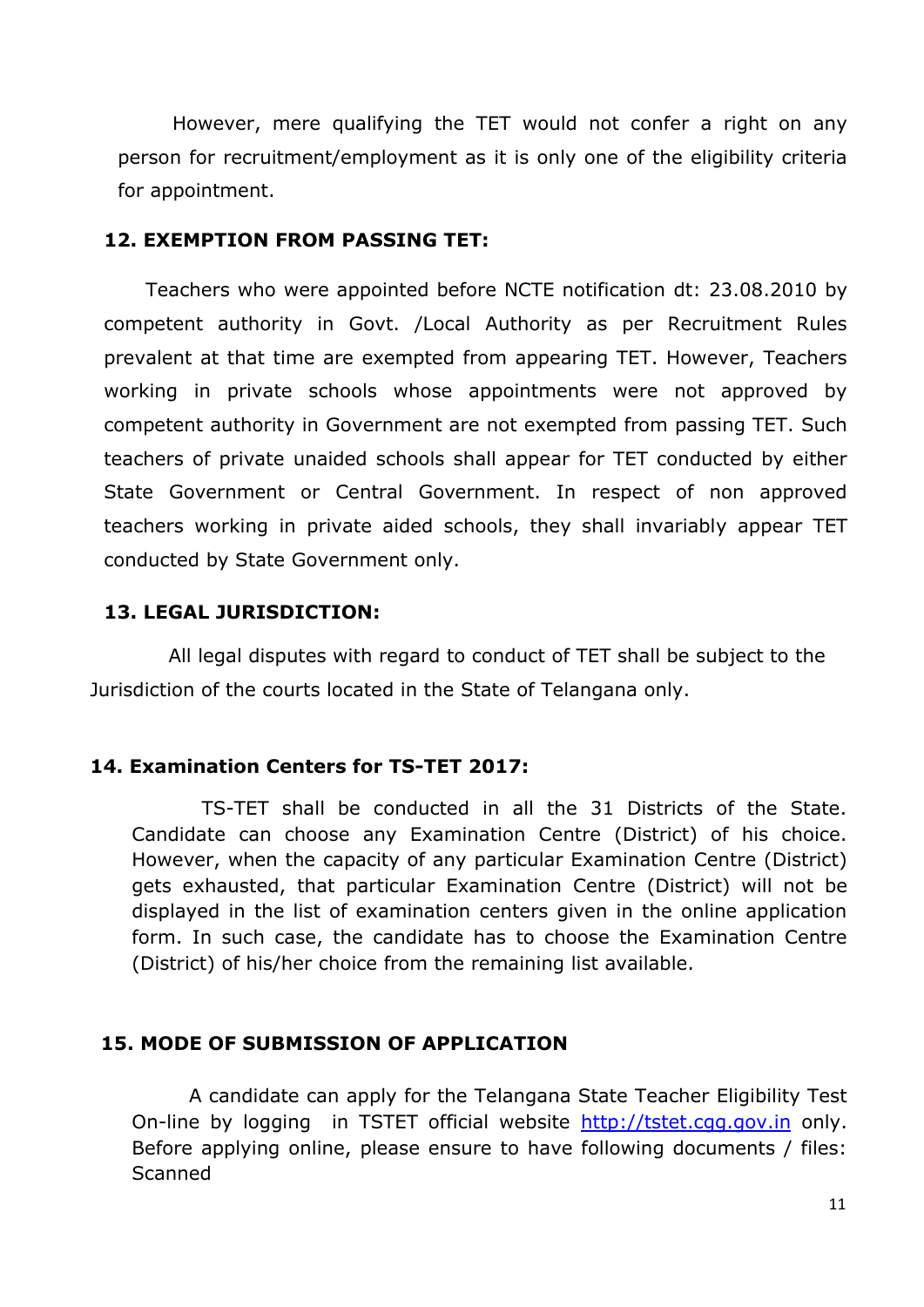image of latest photograph and signature in Jpeg format only for uploading and a copy of X Class Certificate. Decide the mode of payment of fee. The candidates are not required to send hard copy of confirmation page to TS-TET unit. However, the candidates are advised to retain the hard copy of the application i.e. confirmation page.

## **16. HALL TICKET**

Candidates can download their Hall Tickets from the website at http://tstet.cgg.gov.in from 17.7.2017. In case any candidate could not download the Hall ticket she/he should contact the Director, SCERT & Exofficio Director, SCERT, Hyderabad between 10.30 AM and 5.00 PM on all working days between 17.07.2017 and 22.07.2017 in person only giving details of the journal number of the fee paid, reference number of the application submitted, a copy of the printout of the Application form and one photograph (same photograph as pasted on the application form). Request for issue of duplicate Hall Ticket will not be entertained after the examination in any case.

## **17. FEE:**

The fee towards submission of application online and for the conduct of examination is Rs.200.00 for only Paper I or only Paper II or both. Candidates shall pay the fee through TSonline or Payment gateway between 12.06.2017 and 22.06.2017 and submit online application at the TSTET website http://tstet.cgg.gov.in between 13.06.2017 and 23.06.2017.

## 18. **PROCEDURE FOR ONLINE SUBMISSION OF APPLICATION**

- i. The candidate should first download the 'Information Bulletin' at free of cost from the TSTET website http:/tstet.cgg.gov.in/ and satisfy his/her eligibility for TSTET – 2017.
- ii. The Candidate after satisfying himself/ herself about the eligibility criteria for TSTET 2017 shall pay a sum of Rs. 200.00 for paper I or Paper II or for both through TS Online or payment gateway between 12.06.2017 and 22.06.2017 towards submission of application online and for the conduct of examination. At the TSonline or payment Gateway the candidate has to give the requisite data such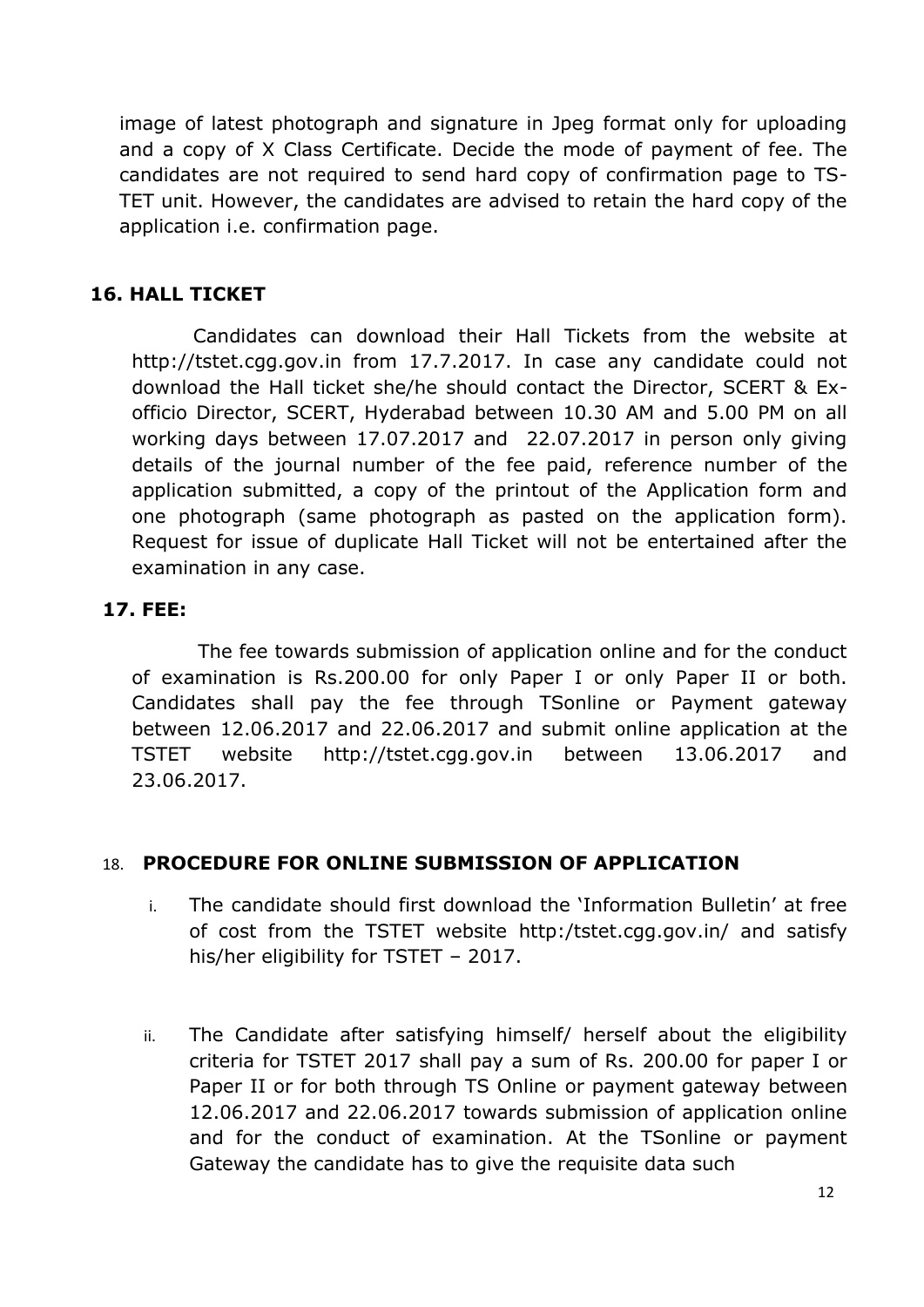as Name of the candidate, Date of Birth, whether the candidate belongs to Telangana State and Mobile Number. Candidate should enter his/her particulars i.e. Name, Father Name, Mother Name & Date of Birth as per his/her Secondary Education Board Class X Certificate. On receipt of fee at TSonline/Payment Gateway, the candidate will be issued a "Journal Number" with which he / she can proceed with submission of Application online. Issue of Journal Number does not mean that the candidate has completed the submission of application online. It is only a confirmation of the fee received.

iii. The candidate shall follow the procedure for submission of online application as given and also as per the instructions provided on online while filling up the online application form. The Candidate should be ready with photograph of size 4.5X3.5cms before filling in on-line application.'

**Photo Width =3.5cm**



**Photo Height = 4.5.cm**

# **Signature Space 1,5 cm**

iv. Paste the photograph on a white paper and sign below (sign in Black Ink only). Look for the sample above. Ensure that the signature is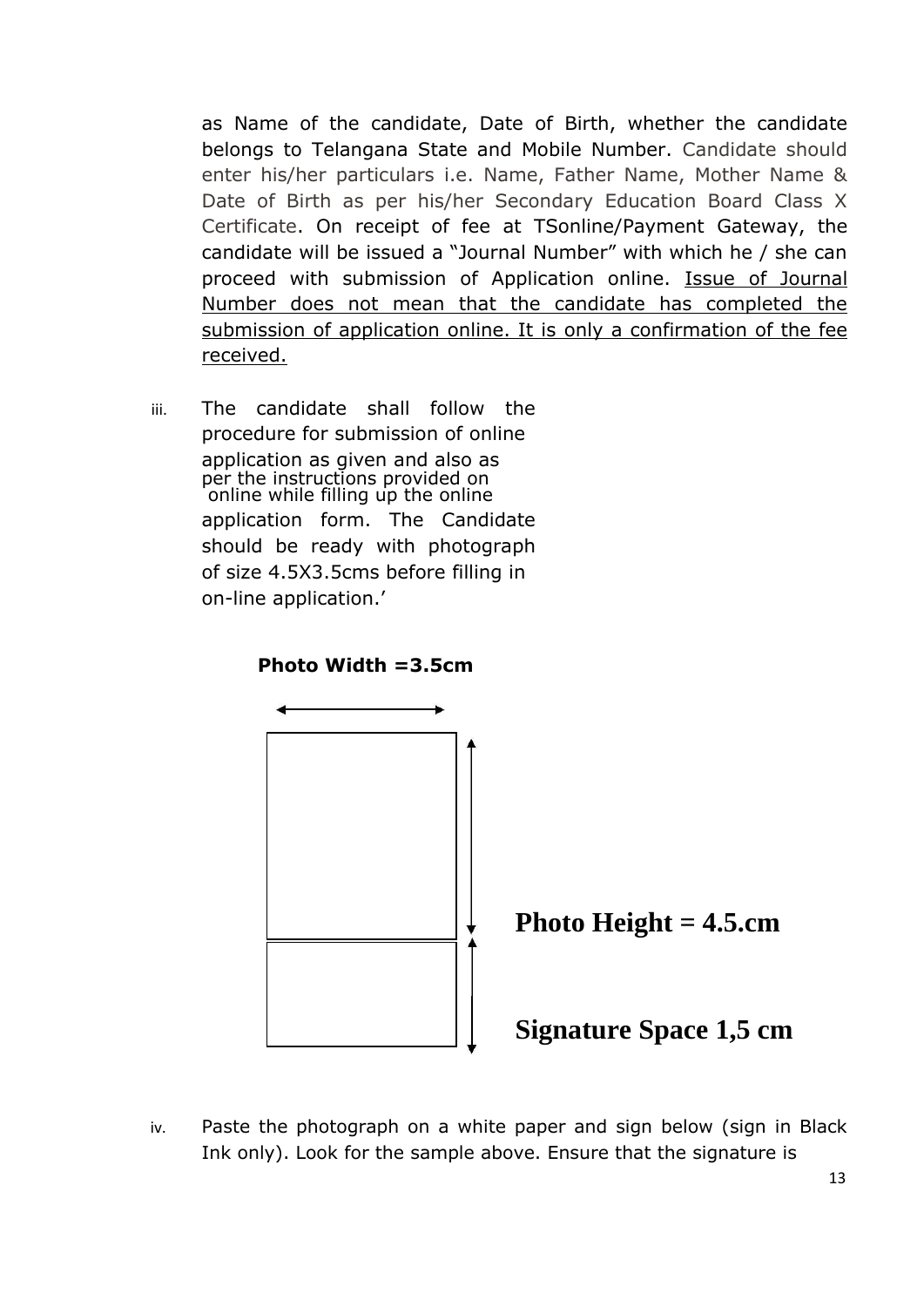within the box. Scan the required size containing the photograph and signature. Please do not scan the complete page. The entire image consisting of photo along with signature is required to be scanned and stored in \*jpeg format on local machine. Ensure that the size of the scanned image is not more than 50kb. If the size of the image is more than 50 kb, then adjust the settings of the scanner such as dpi resolutions, number of colors during the process of scanning.

- (a) Applications with no photo/ unclear photo/ inadequate size of photograph will be rejected. Hall-Ticket will not be issued to such candidates. Hence, after pressing the 'UPLOAD' button check if the photo is of required size, clear and is of the same candidate of whom the details are to be filled in the application. If the photo is smaller in size, not clear or does not belong to the candidate press 'BACK' button below the photograph on the application form and restart with scanning of the photograph.
- (b) Complaints relating to mismatch of photograph and candidate details will not be accepted after submission of application at any cost.
- v. Initial steps to be followed before filling Online Application Form
	- a) Go to http://tstet.cgg.gov.in
	- b) Click on Application Form.
	- c) Click on the dialogue box (i.e., WELCOME TO ONLINE APPLICATION)
	- d) Confirm the next dialogue box (i.e., Fields marked with '\*' are compulsory)
	- e) Enter your Journal Number issued by TSonline or payment gateway, the date of payment of fee and Date of Birth.
	- f) At the field 'Attach your latest photograph' Click on Browse button and attach your photograph and your signature stored on the local machine.
	- g) Tick the declaration and enter the verification code.
	- h) Press Upload
	- i) The application will be opened.
	- j) When the application form is opened check if the **photo is of required size, clear and is of the same candidate** of whom the details are to be filled in the application. If the photo is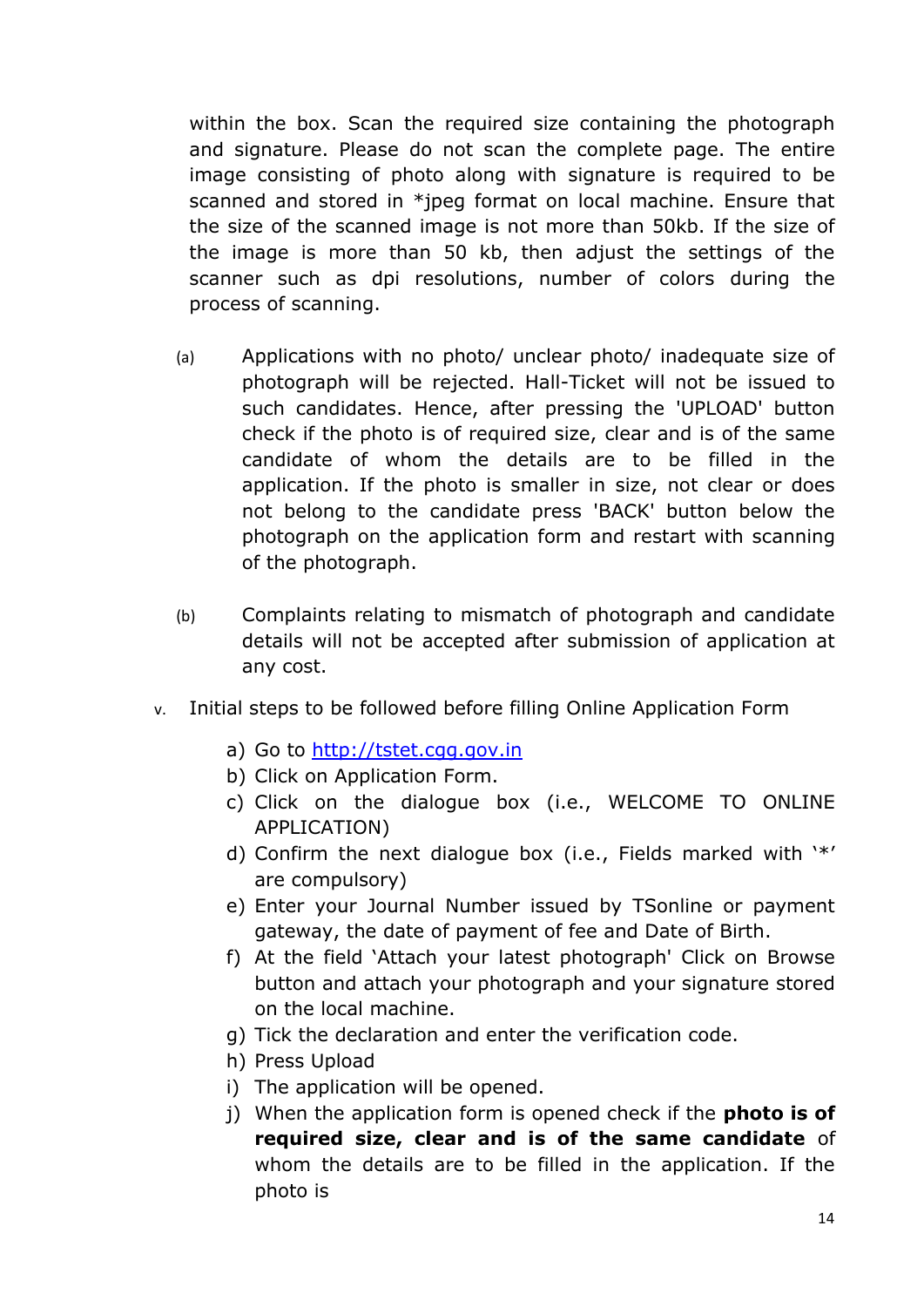smaller in size, not clear or does not belong to the candidate press 'BACK' button below the photograph on the application form and restart with scanning of the photograph.

- k) Confirm the photograph and that it is as per the given specifications.
- l) Fill in the application form as per the instructions given in the Information Bulletin and those offered while filling the Online Application Form.
- m) After filling all the details press **PREVIEW button.** This will display the details submitted by you.
- n) If you find all the details **correct** press **SUBMIT** otherwise press **EDIT** and resubmit the information.
- vi. **On submission of application form online the candidate shall be given reference ID number which should be kept carefully**  for any kind of future correspondence. Submission of application can be considered to have been completed only on receiving reference ID number.
- vii. On completion of submission, the candidates shall take a printout of the application and store it for future use. Candidates should not post the printout of the application to TSTET office.
- viii. In case of any clarification before or during or after submission of Application Online, the candidates may contact the Helpdesk Telephone Numbers at CGG: 9133353376, 9133353377 between 10.30 A.M. to 5.00 P.M. on working days from 12-06-2017 to 23-07-2017.
- ix. For domain related clarifications contact TSTET office.
- x. The candidates can also submit their complaints pertaining to their application by contacting help desk numbers for domain related issues between 12-06-2017 and 22-07-2017.
- xi. In any case applications will not be received in any kind of manual form.
- xii. The candidates can download the Hall Ticket from TSTET official website at http://tstet.cgg.gov.in only w.e.f. 17.7.2017 onwards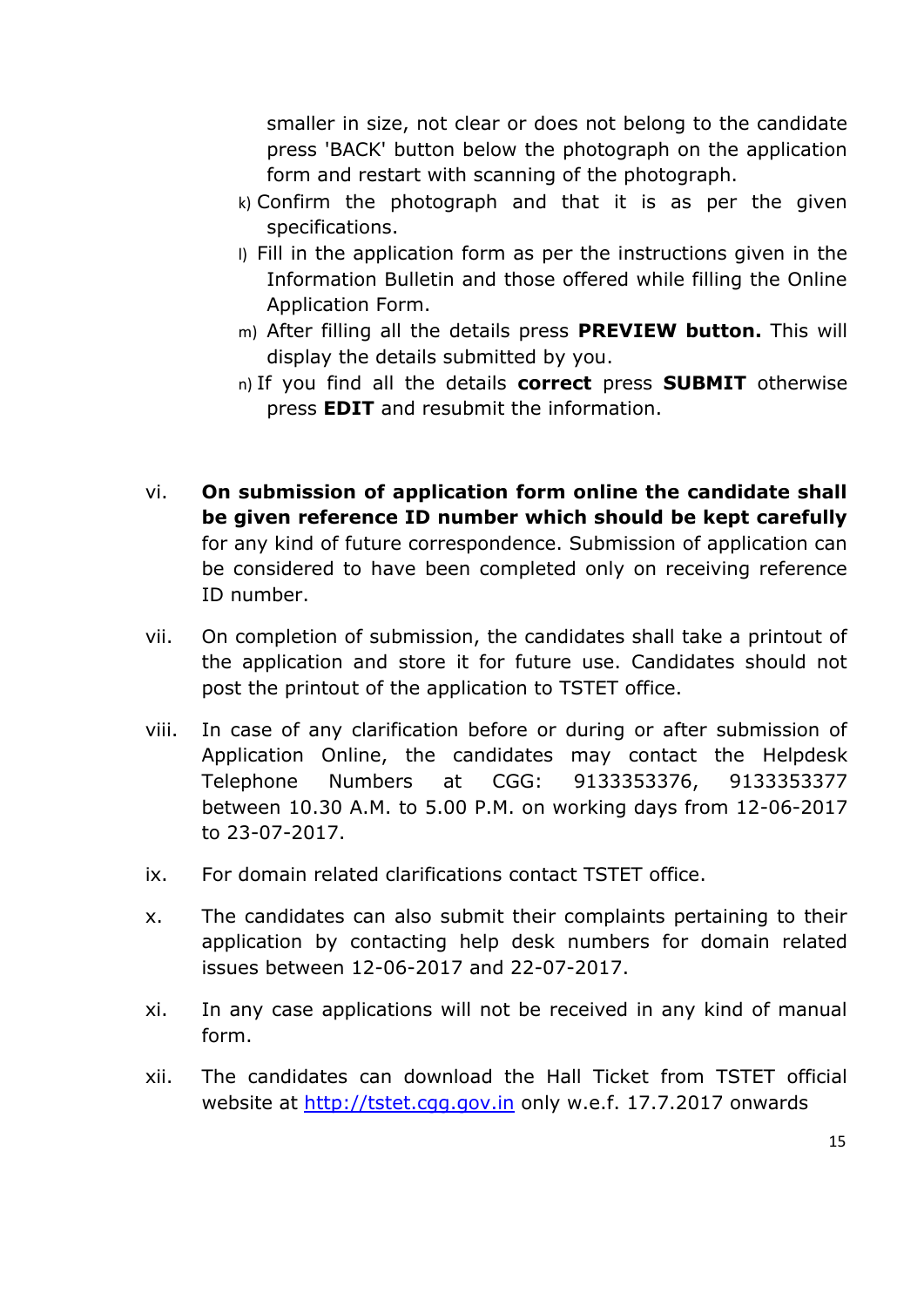and appear for the examination at the given Centre. In case of any discrepancy noticed in Hall Ticket regarding particulars of candidate, photograph and signature or any other information vary from confirmation page, he/she may immediately contact TSTET unit for necessary corrections. In case the candidate could not download the Hall Ticket, he/she should contact the Director, SCERT & Ex-officio Director, TSTET in the O/o SCERT, Opp. L.B.Stadium E Gate, Basheerbagh, Hyderabad – 500001 between 10.30 A.M. and 5.00 P.M. on all working days between 17-07-2017 to 22-07-2017 in person along with proof such as Journal Number of the fee paid , reference number of the application submitted, a copy of the printout of the Application form. He should bring one photograph (The photograph should be similar to that of the photograph downloaded in the application form).

xiii. Request for issue of duplicate Hall Ticket will not be entertained after the examination in any case.

# **Conditions:**

- Request for change / correction can be made online at the complaint box on the website http://tstet.cgg.gov.in. Candidates will be given opportunity to submit their complaints regarding online application only twice.
- Fee once remitted shall not be refunded under any circumstances.
- It is to be noted that if a candidate has been allowed to appear in the Telangana State Teacher Eligibility Test, it does not imply that the candidates' eligibility has been verified. However qualifying the TSTET would not confer a right on any person for recruitment / employment as it is only one of the eligibility criteria for appointment. The eligibility shall be, finally, verified by the concerned recruiting agency/ appointing authority.
- Furnishing of **false, wrong or inaccurate information may lead to cancellation of the test result** and even prosecution in appropriate cases.
- No request for re-checking, re-assessment, re-evaluation or scrutiny of OMR answer-sheets will be entertained.

# **19. PROCEDURE FOR CONDUCT OF EXAMINATION OF TSTET, 2017:**

Procedure for conduct of examination and instructions for use of the Test Booklet and Answer Sheet are as under. Candidates are advised to go through them carefully before going for the Examination.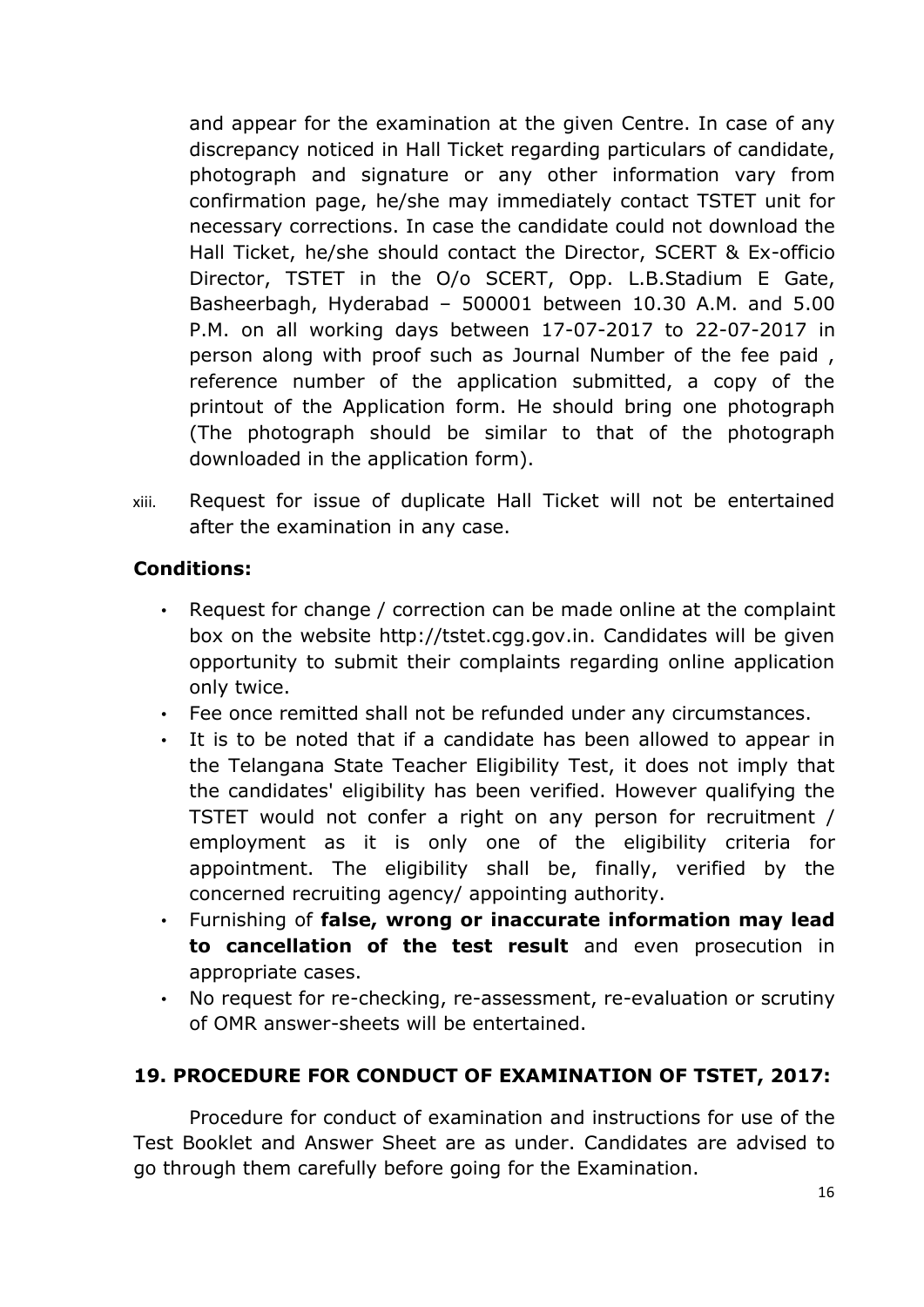- i. The examination rooms / hall will be opened 30 minutes before the commencement of the test. Candidates should take their seat immediately after opening of the examination hall.
- ii. The candidates should adhere to the instructions given on the Hall Ticket. Further, the candidate must show, on demand, the Hall Ticket for admission in the examination room / hall. A candidate who does not possess the Hall Ticket issued by the TSTET Office shall not be permitted for the examination under any circumstances by the Test Centre Superintendent.
- iii. A seat indicating Hall ticket number will be allocated to each candidate. Candidates should find and occupy their allotted seat only. If any candidate is found to have changed room or the seat on her/his own other than allotted, her/his candidature shall be cancelled and no plea would be accepted for it.
- iv. A candidate who comes after the commencement of the examination shall not be permitted to sit in the examination.
- v. Candidates are not allowed to carry any textual material, calculators, Docu Pen, slide rules, log tables, and electronic watches with facilities of calculator, printed or written material, and bits of papers, mobile phone, pager or any other device, except the Hall Ticket and Black Ball Point pen inside the Examination room / hall. If any candidate is in possession of any of the above items, her/his candidature will be treated as unfair means and her/his current examination will be cancelled. She/he will also be debarred for future examination(s) & the material will be seized.
- vi. No candidate, without the special permission of the Centre Superintendent or the Invigilator concerned, will leave her/his seat or Examination Room until the full duration of the paper is over. Candidates should not leave the room/ hall without handing over their OMR Answer Sheets to the Invigilator on duty.
- vii. Candidates are advised to bring with them a cardboard or a clip board on which nothing should be written, so that they have no difficulty in writing responses in the OMR Answer Sheet even if the tables provided in the examination room/hall do not have smooth surface. They should also bring their own Ball Point Pens (Black) of good quality. These will not be supplied at the examination centre.
- viii. Smoking in the Examination Hall/Room is strictly prohibited.
- ix. Tea, coffee, cold drinks or snacks are not allowed to be taken into the examination rooms during examination hours.
- x. Five minutes before the commencement of the paper, each candidate will be given OMR Answer Sheet. Immediately on receipt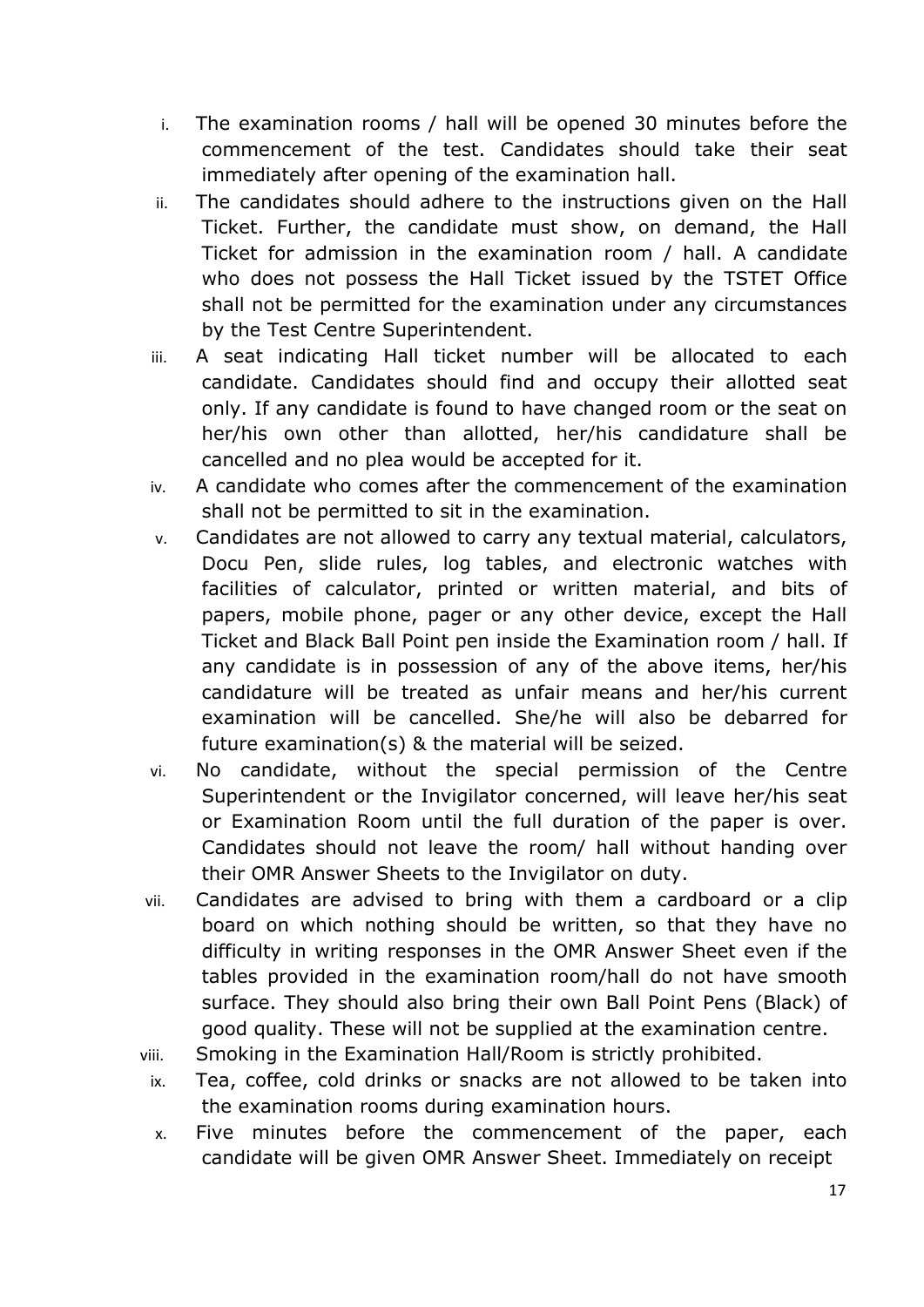of the OMR answer sheet, the candidates shall check their particulars pre printed on side 2 of the OMR answer sheet. In case of any discrepancy, the OMR answer sheet should be shown to the invigilator. If the data is wrongly printed, the candidate should make necessary corrections in the nominal roll. In case OMR answer sheet is damaged, folded or not properly printed buffer OMR answer sheet will be given wherein the candidate has to fill the Hall Ticket Number, Name, Fathers name, Paper Number, Question Paper Medium, Language I offered and Test center name.

- xi. The test will start exactly at the time mentioned in the Hall ticket and an announcement to this effect will be made by the invigilator. The candidates will write and shade the Test Booklet code on the OMR answer sheet. In case the candidate does not shade the test booklet code her/his OMR answer sheet will not be valued. OMR answer sheet with discrepancy in written and shaded Test Booklet code will also be not valued.
- xii. During the examination time, the invigilator will check Hall Ticket of the candidate to satisfy herself /himself about the identity of each candidate. The invigilator will also put her/his signature in the place provided on the OMR Answer Sheet. The candidate will also put her/his signature at the appropriate box of the OMR Answer Sheet in the presence of the invigilator with Black ball point pen.
- xiii. The candidate shall check that the Test-booklet contains as many numbers of pages as are written on the top of the first page of the Test Booklet. She/he should also check whether all the pages are printed properly. The candidate shall not remove any page(s) from the Test-Booklet and if she/he is found to have removed any page(s) from her/his Test Booklet, she/he will be presumed to have resorted to unfair means and shall be liable for action under provisions of Act, 25 of 1997 on prohibition of mal practices in examinations besides initiating criminal proceedings. After checking the pages of test Booklet, candidate shall read instructions given on the top of the Booklet and adhere to them scrupulously.
- xiv. Unfair Means: Candidates shall maintain perfect silence and attend to their Question Paper only. Any conversation or gesticulation or disturbance in the Examination Room/ Hall shall be deemed as misbehavior. If a candidate is found using unfair means or impersonating, her/his candidature shall be cancelled and he/she will be liable to be debarred for taking examination either permanently or for a specified period according to the nature of offence. If any candidate is in possession of any item(s) as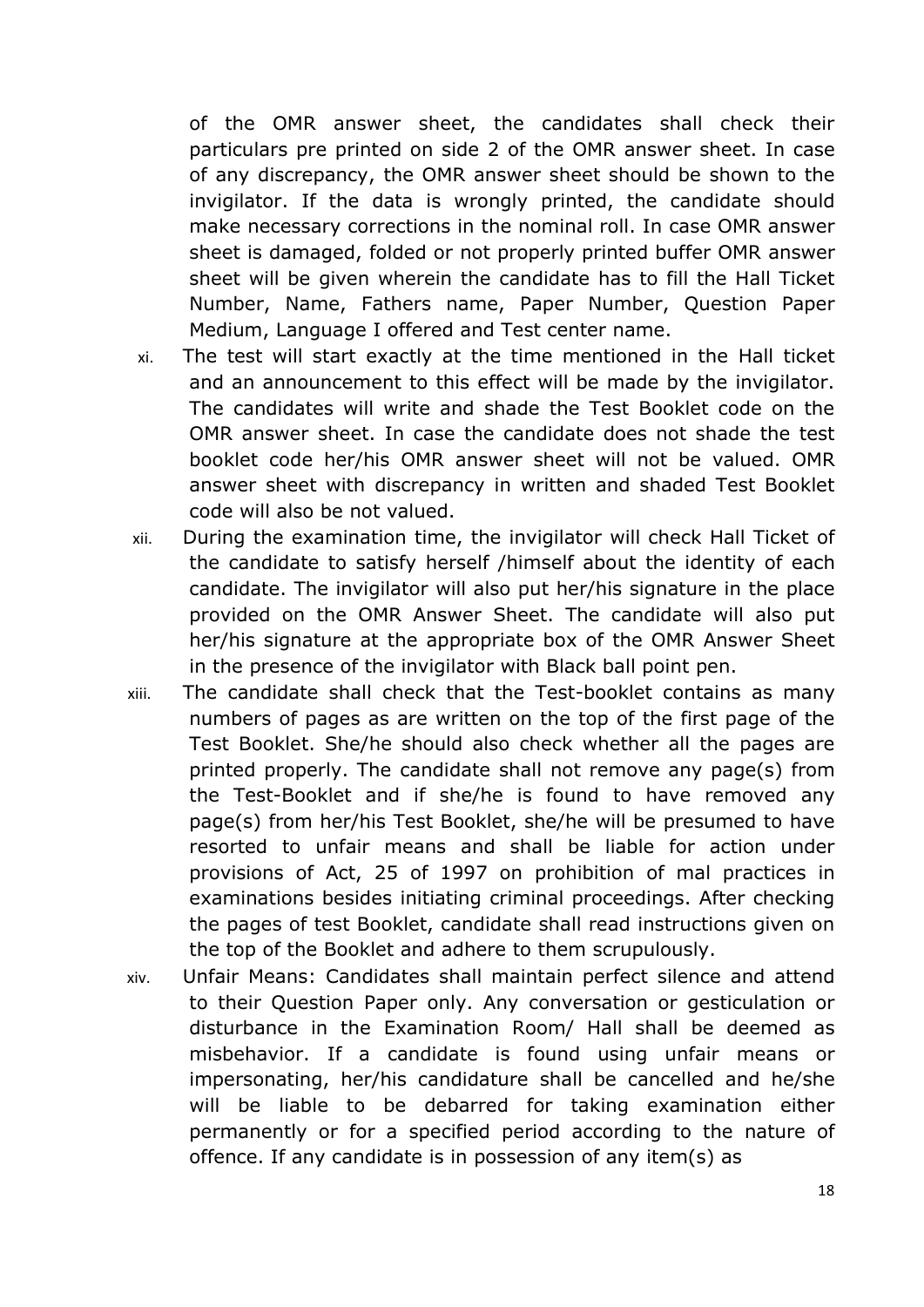mentioned in note (v) above, her/his candidature for current examination will be cancelled and also liable to be debarred for future examination(s). Further TSTET is covered by ACT No.25 of 1997 of Prohibition of Malpractices in Examinations. If any candidate or any person commits any offence in Exam/Test, she/he will be liable for severe action including criminal proceedings.

- xv. A bell / signal will be given at the beginning of the examination. A bell / signal will also be given before the closing time when the candidate must stop marking the responses.
- xvi. The candidates must sign on the Attendance Sheet at the appropriate place.
- xvii. After completing the paper the candidate should check again that all the particulars required in the Answer Sheet have been correctly written and handover to the invigilator.

### 20. **ROUGH WORK:**

The candidate will not do any rough work on the OMR Answer Sheet. All rough work is to be done in the Test Booklet itself, in the space provided.

## 21. **CHANGING AN ANSWER IS NOT ALLOWED:**

- The candidates must fully satisfy themselves about the accuracy of the answer before darkening the appropriate circle as no change in answer once marked is allowed. Use of eraser or white/correction fluid on the Answer Sheet is not permissible as the Answer Sheets are machine gradable and it may lead to wrong evaluation.
- The candidate is permitted to carry the Test Booklet and preserve it till the results are published.

#### 22. **SYLLABUS**

Details of the Syllabus of the TSTET Examination for Paper I & Paper II can be downloaded from http://tstet.cgg.gov.in.